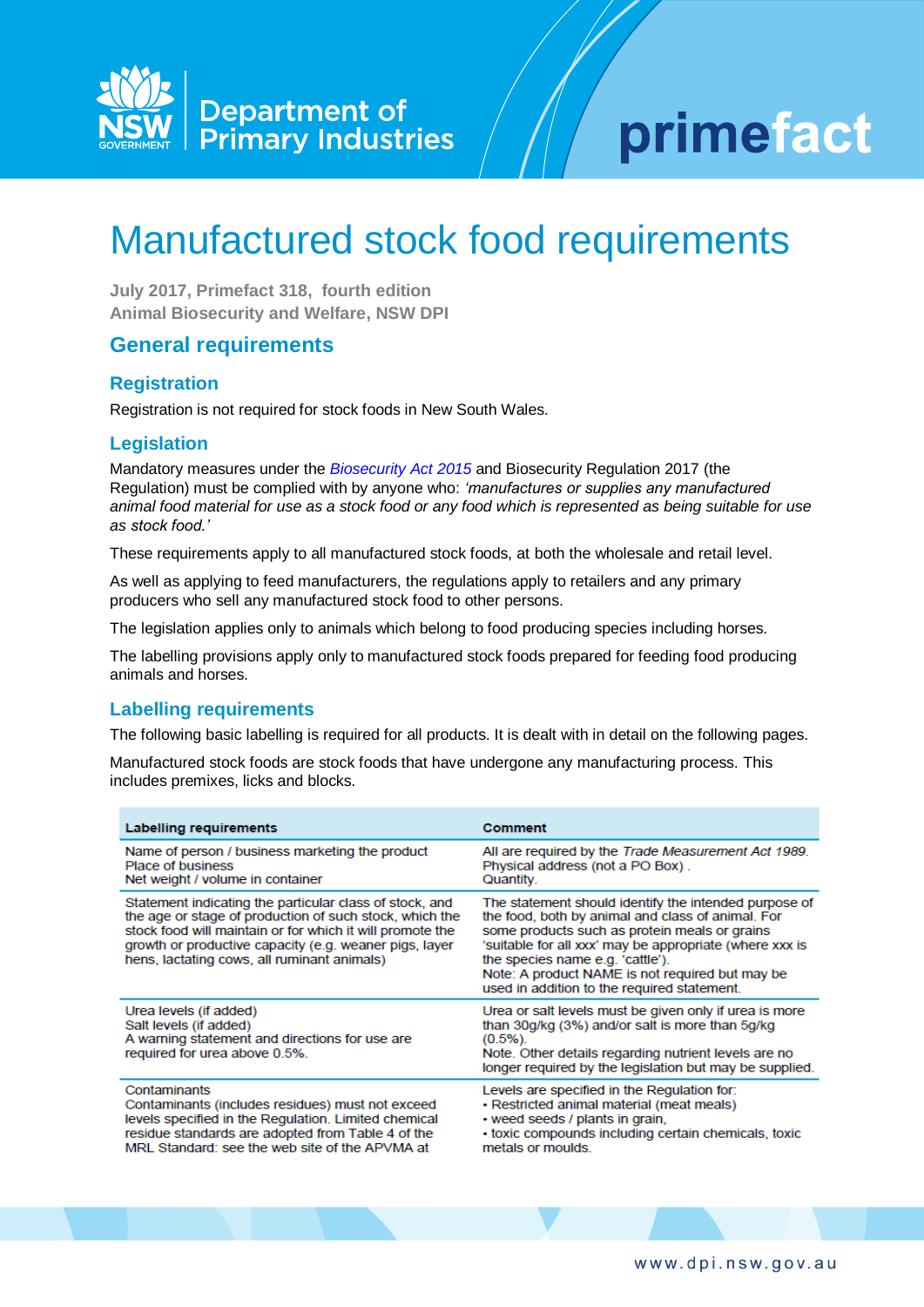'Commodity' ingredients – such as whole grains, seeds or tallow – are not stock foods unless they are labelled or represented for sale as stock foods.

Cracked or rolled grains or seeds are included as stock foods, as they have been processed specifically for feeding to stock.

Milk powders with any added ingredients are stock foods. All meals made from restricted animal materials such as tissues or feathers are also stock foods. Hay, straw and chaff are specifically excluded as stock foods.

Labels are required for stock food packages. Printing the label onto the package is acceptable. Labelling is also required for bulk products by way of delivery dockets or invoices, which must be supplied when the stock food is delivered.

Minimum print sizes are specified for 'restricted animal material' statements – see below.

#### **Medicated Stock Foods**

No stock medicine, including any bloat treatment, can be added to a block unless the block is first registered with the Australian Pesticides and Veterinary Medicines Authority (APVMA).

The APVMA also requires that only registered medicines are added to stock food supplements or premixes and that they be labelled correctly.

| <b>Labelling requirements</b>                                                                                                                                                                                                                                 | <b>Comments</b>                                                                                                                                                                                                                              |
|---------------------------------------------------------------------------------------------------------------------------------------------------------------------------------------------------------------------------------------------------------------|----------------------------------------------------------------------------------------------------------------------------------------------------------------------------------------------------------------------------------------------|
| If the food contains restricted animal material, the<br>label or delivery docket must include the following<br>RAM statement:<br>This product contains restricted animal material<br>- DO NOT FEED TO CATTLE, SHEEP, GOATS,<br><b>DEER OR OTHER RUMINANTS</b> | The restricted animal material statements must be<br>prominently displayed on the label or package of all<br>stock foods or on papers delivered with bulk feed.<br>It should not be on the back of a label or sewn in under<br>another label |
| If the food <b>does not contain</b> restricted animal<br>material, it must still include on the label or delivery<br>docket the following RAM statement:<br>This product does not contain restricted animal<br>material                                       |                                                                                                                                                                                                                                              |
| Printed labels must be at least 45mm by 120mm with<br>the RAM statement in print of a contrasting colour.<br>The statement must be in print at least 3mm high.<br>If printed directly onto woven bags the statement<br>must be in letters at least 10mm high. | The same information must appear on all delivery<br>dockets or invoices, in relation to sales in bulk of<br>manufactured stock food, which are delivered to the<br>purchaser with the bulk stock food.                                       |

#### **Residues and Contaminants**

The Regulation sets a number of standards for foreign ingredients in stock foods. In particular, levels are set for certain chemicals, for certain prohibited substances, for weed seed and plant contamination and for certain toxic compounds and metals. Stock foods must not be supplied if they contain any foreign ingredients above the levels specified in the Regulation. No Restricted Animal Material (RAM) is permitted in any stock foods recommended for ruminants.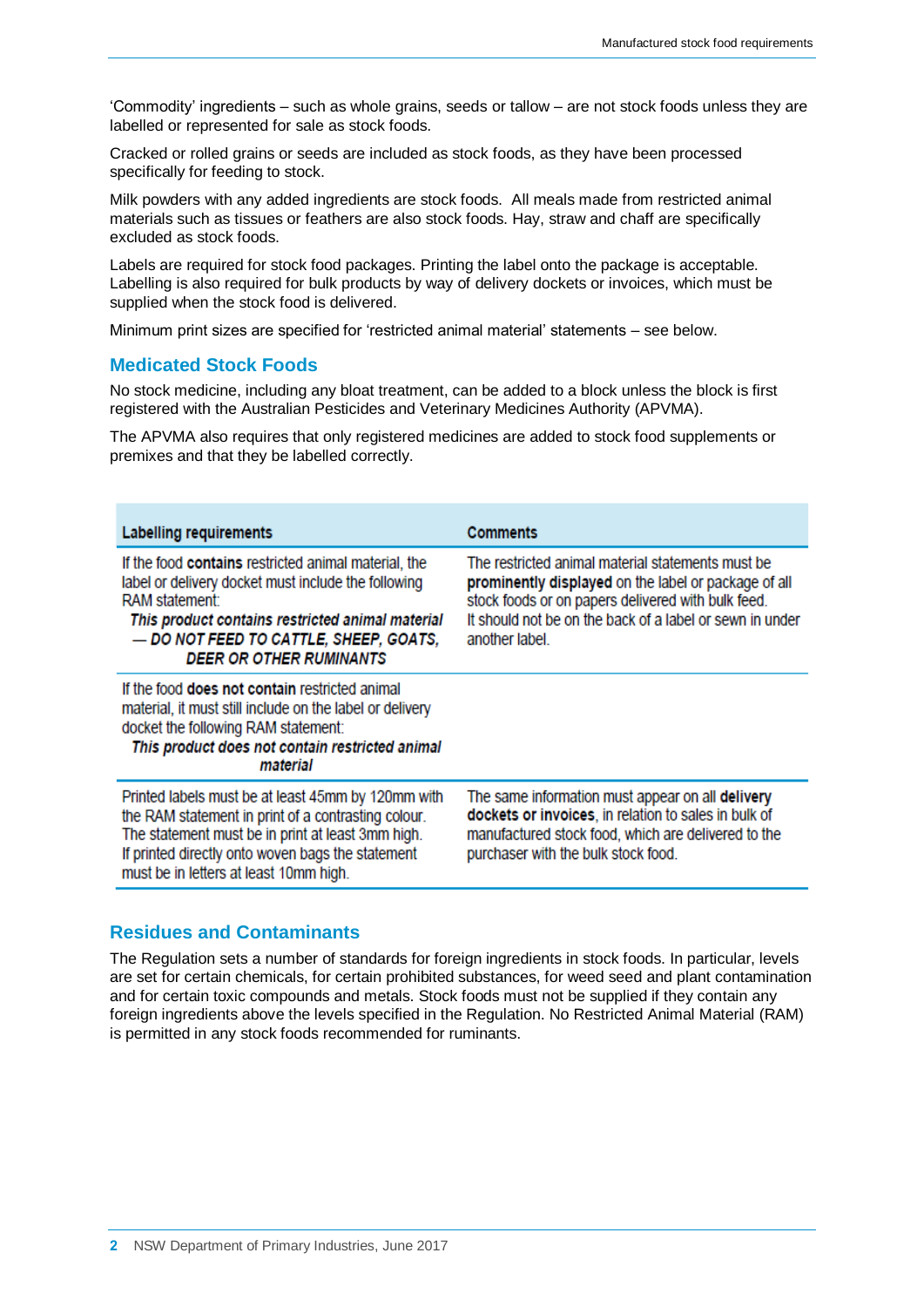# **Meat meal (Restricted Animal Material - RAM) in stock foods for ruminants**

#### **History**

The Biosecurity Regulation 2017 prohibits the feeding to ruminants of any RAM which includes *all meat or blood products from any vertebrate animal or bird including meat meal, meat and bone meal, bone flour, poultry meal, fish meal, and also feather meal or any part of an animal*.

The major ruminant animals are cattle, sheep, goats, camelids and deer.

The Biosecurity Regulation 2017 requires the content of RAM – such as meat meal – to be identified on labels or dockets of stock foods which contain it. These RAM containing stock foods are commonly used to feed pigs, poultry and other non-ruminant species.

The feeding of RAM to ruminants was identified as the cause of many outbreaks of Bovine Spongiform Encephalopathy (BSE) or 'Mad Cow Disease' in other countries. Although BSE has never been diagnosed in Australia, the feeding restrictions provide further insurance against any spread of the disease if it were ever to be diagnosed here. The restrictions also satisfy the assurance requirements of some of our major meat export markets.

Additional information on the ruminant feed ban and related controls is available from the web site of Animal Health Australia at: [http://www.animalhealthaustralia.com.au/programs/biosecurity/tse](http://www.animalhealthaustralia.com.au/programs/biosecurity/tse-freedom-assurance-program/australian-ruminant-feed-ban/)[freedom-assurance-program/australian-ruminant-feed-ban/](http://www.animalhealthaustralia.com.au/programs/biosecurity/tse-freedom-assurance-program/australian-ruminant-feed-ban/)

## **Regulatory requirements in relation to restricted animal material labelling**

The Regulations require that packaged manufactured stock foods are labelled so it is clear that the food either:

- Contains restricted animal material (meat meal, fish meal etc.) and that is may not be fed to ruminants, or
- Does not contain restricted animal material.

In the case of bulk feed, the information must be supplied in writing *at the time the feed is delivered*. The invoice can be used for this purpose, provided it is delivered with the feed, or the information should be included on the delivery docket.

Tallow and used cooking oil which meet the requirements of the Regulation, and gelatin, are exempted from the requirement. Milk products, which only contain milk products, are not included in the definition.

Milk replacers which contain ingredients other than milk – such as added proteins or vitamins – must include a statement that they contain no restricted animal material.

Stock food suppliers should advise buyers of the feeding prohibitions, which apply in all Australian States and Territories.

#### **Repacking of stock foods**

Anyone, such as a stock food retailer, who repacks and sells a stock food is required to comply with the labelling requirements under the legislation.

In general, the name and address of the retailer who repacked the product should appear on the new label. All the usual requirements must be met.

#### **Audits**

Authorised officers under the *Biosecurity Act 2015* have power to enter and inspect manufacturing and retail premises and access any records relating to the manufacture or sale of stock foods.

# **NSW Contact for Stock Feed Manufacturers' Council of Australia.**

NSW Secretary: Len Thomson Phone: 07 5571 5829 Email: Stockfeed1@bigpond.com, or Executive Officer: John Spragg

PO Box 383, Beaconsfield VIC 3807 Phone: (03) 9769 7170 Email: [jspragg@sfmca.com.au](mailto:jspragg@sfmca.com.au) Website: [www.sfmca.com.au](http://www.sfmca.com.au/)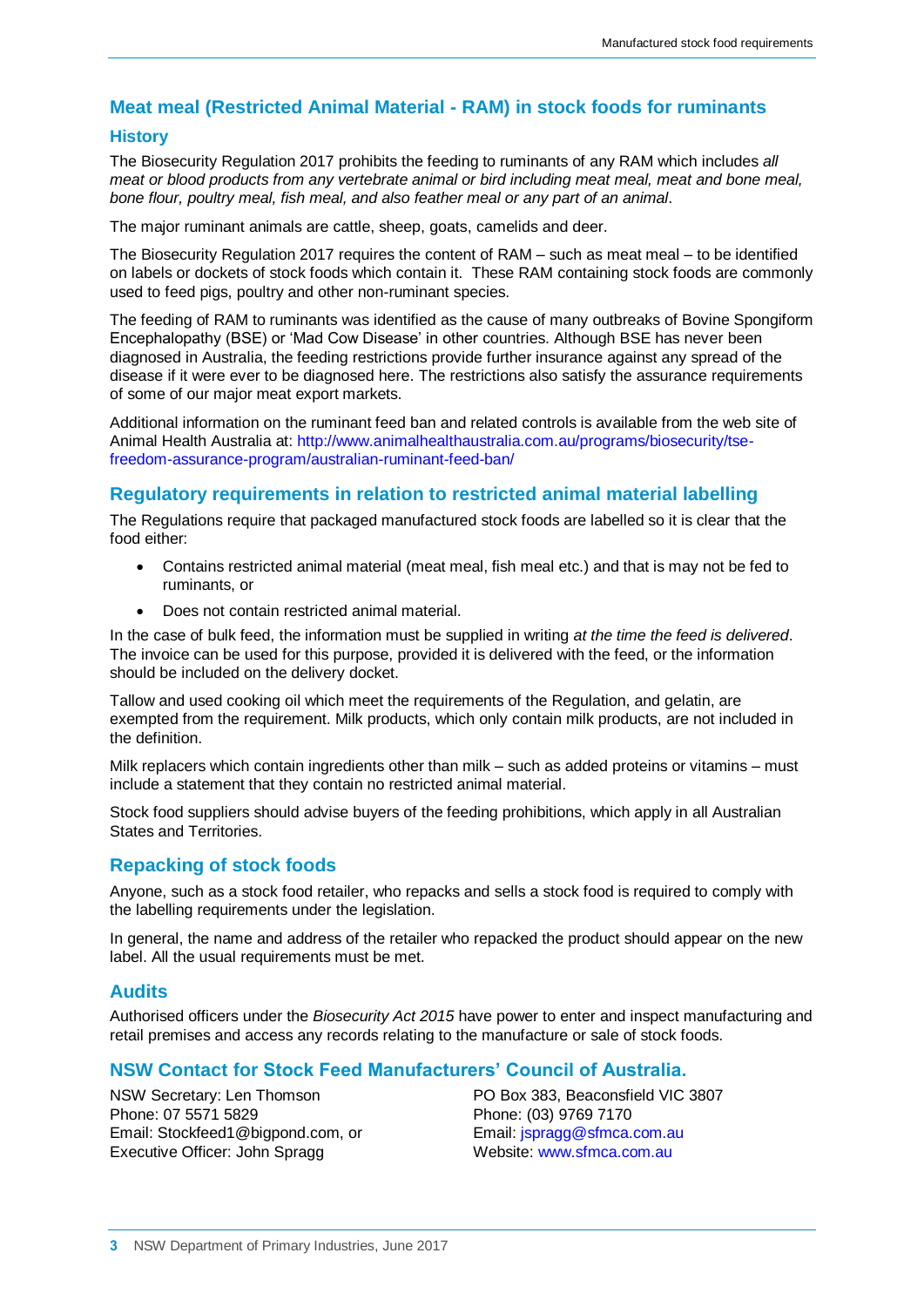# **Quality assurance in stock food manufacture**

The NSW Department of Primary Industries encourages stock food manufacturers to implement quality assurance (QA) procedures in their manufacturing processes. This helps stock food users to meet the increasingly stringent quality requirements which are driven by domestic and overseas market demands. The adoption of suitable quality assurance practices now will ensure that manufacturers are able to meet any future requirements to uphold the integrity of Australian stock food. A QA program needs to include detailed protocols for all manufacturing procedures, from raw material input to product shipment. Manufacturers should ensure that they have good record systems and effective internal auditing processes which would stand up to scrutiny by an external auditor. In particular, all quality assurance systems should:

- ensure that all raw materials and finished product are stored in separate locations, using containers dedicated to either feed for ruminants or feed for other stock (if it contains restricted animal material) and appropriately identified
- ensure thorough, complete cleaning of all equipment between batches of feed made using restricted animal material, and those made without it
- alternatively, use flushing or sequencing techniques between batches with appropriate testing or checks (using markers or RAM tests) to ensure no carryover of restricted material
- ensure that all material used in either flushing or sequencing is considered restricted animal material and is identified, stored and handled so that it is not used in feed for ruminant animals
- if necessary, limit different feed production to certain days to reduce cleaning and the likelihood of cross contamination
- ensure that all vehicles used to transport raw materials or feeds, especially bulk feeds, are dedicated to only one type of material or feed, and are appropriately identified
- alternatively, ensure thorough cleaning of vehicles between transport of different materials or feed types
- record all the processes and procedures used to achieve these outcomes, and identify how they are checked within the plant.

The importance of implementing these procedures was shown in the United Kingdom, where new cases of BSE were found in animals which were not fed on products known to contain meat and bone meal. *The explanation proposed for this was that it followed cross-contamination of cattle feed with other feed, prepared for pigs or poultry, which contained prohibited material.* 

The FeedSafe® program run by the Stock Feed Manufacturers' Council of Australia deals with all these issues.

Two commercial PCR tests for RAM contamination in stock foods are available from: The National Measurement Institute, Pymble phone (02) 9449 0111 or; AgriGen Biotech, North Ryde phone (02) 9888 9192.

A rapid test is also available. FeedChek® MBM kits are manufactured by Strategic Diagnostics Inc. [www.sdix.com](http://www.sdix.com/) and available from:

Foss Pacific (Contact Lauren) Unit 2, 112-118 Talavera Road, North Ryde NSW 2113 Ph: (02) 9888-6788 or 1300 360 848 Fax: (02) 9889-4989 Email: [info@foss.com.au](mailto:info@foss.com.au)

These tests, or the use of commercial markers, can be used to help confirm that no cross contamination is occurring.

In some cases manufacturers may be better off to produce only one type of product, that is:

- stock food without restricted animal material for ruminants, or
- stock food with restricted animal material for other animals such as pigs, poultry or dogs and cats.

#### **More information**